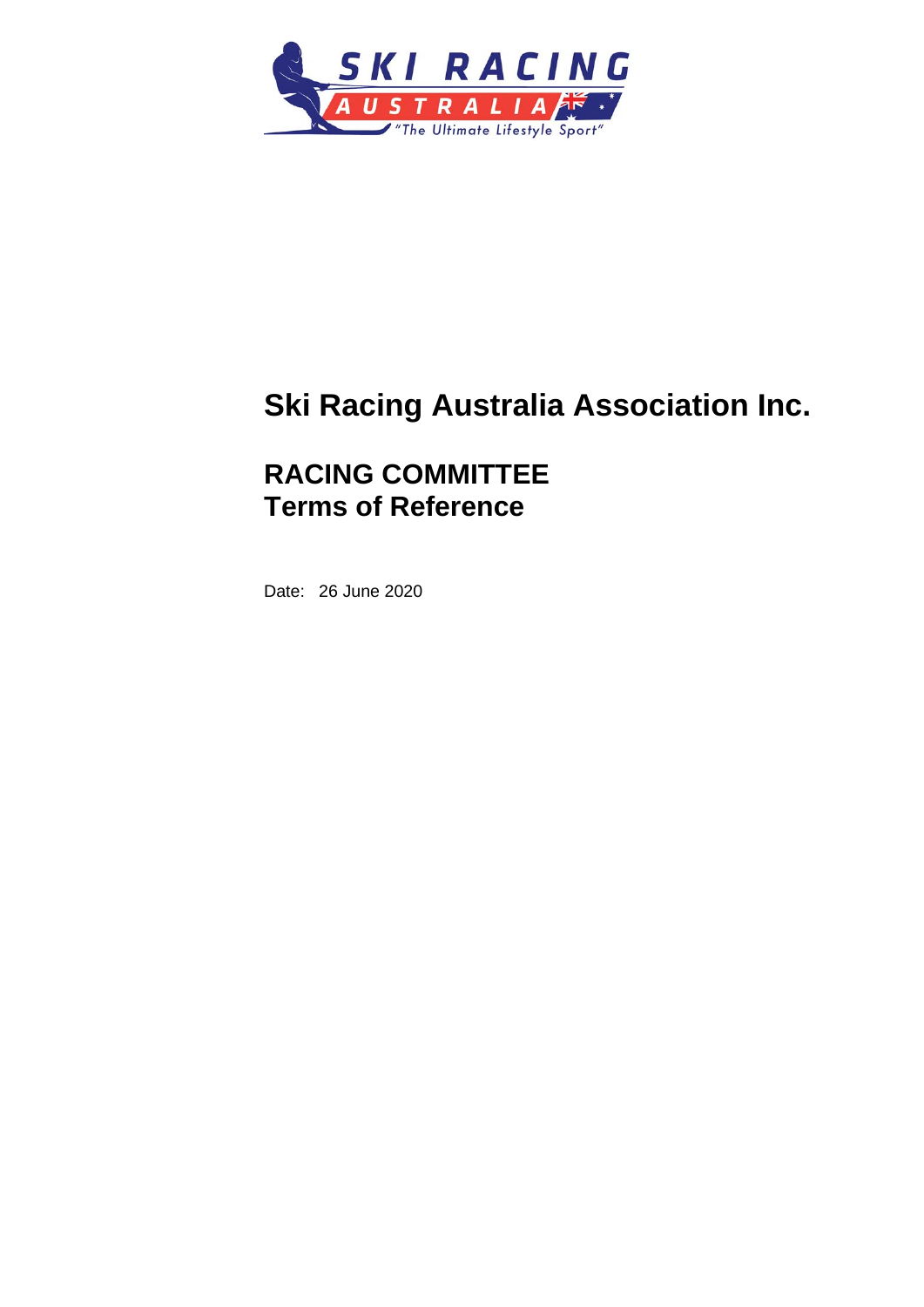TABLE OF CONTENTS

| 2. |  |
|----|--|
|    |  |
|    |  |
|    |  |
|    |  |
|    |  |
|    |  |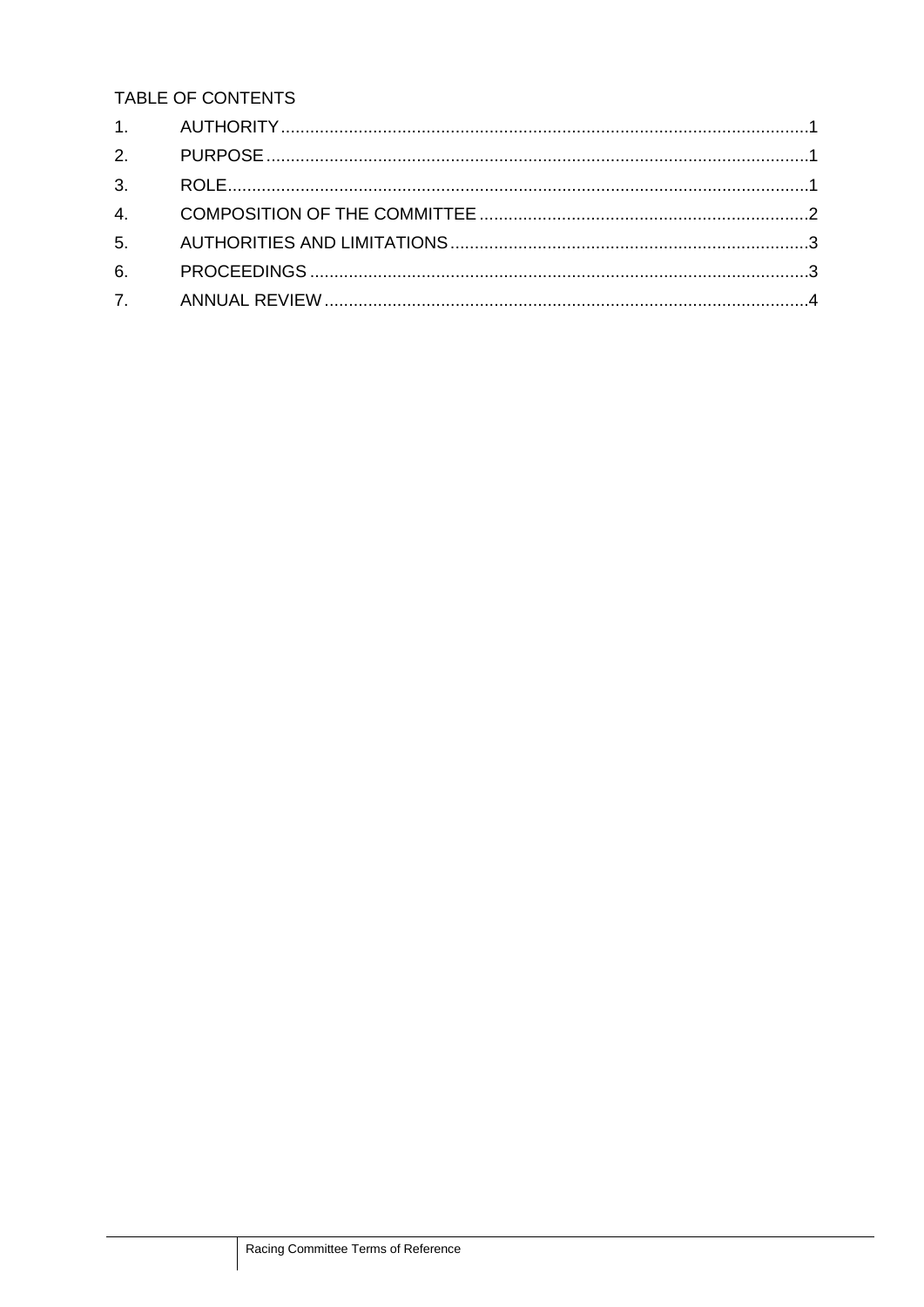# **RACING COMMITTEE Terms of Reference**

# <span id="page-2-0"></span>**1. AUTHORITY**

- (a) Notwithstanding their description these terms of reference are expressly made as Regulations of Ski Racing Australia Association Inc. (**SRA**) under clause 23 (Delegation) and clause 24 (Regulations) of the SRA Constitution (**Constitution**).
- (b) This document:
	- (i) establishes a Racing Committee;
	- (ii) is subject to the Constitution;
	- (iii) is consistent with the Constitution; and
	- (iv) when in force, is binding on all Members and has the same effect as a provision in the Constitution.
- (c) The Interpretation of this document is solely the province of the SRA Board (**Board**).

## <span id="page-2-1"></span>**2. PURPOSE**

- (a) The purpose of the SRA Racing Committee (**Committee**) is to:
	- (i) promote fair, consistent, safe and well governed racing practices and environments in ski racing;
	- (ii) review event practices, formats, class structures, judging and the SRA Rule book and provide recommendations to the Board;
	- (iii) engage with competitors to ensure race related issues are identified;
	- (iv) understand and report to the SRA board the opportunities for improvement in racing;
- (b) The purpose of these Terms of Reference is to detail how the Committee is to operate. If the Committee consider that these terms are not sufficiently detailed for the Committee to be able to operate, the Committee is to refer all questions of clarification or amplification to the SRA Board.

#### <span id="page-2-2"></span>**3. ROLE**

The role of the Committee is to undertake and perform includes as follows:

- (a) the development and implementation of a well-structured member based racing committee;
- (b) periodically report back to the Board with key racing and event findings within the sport;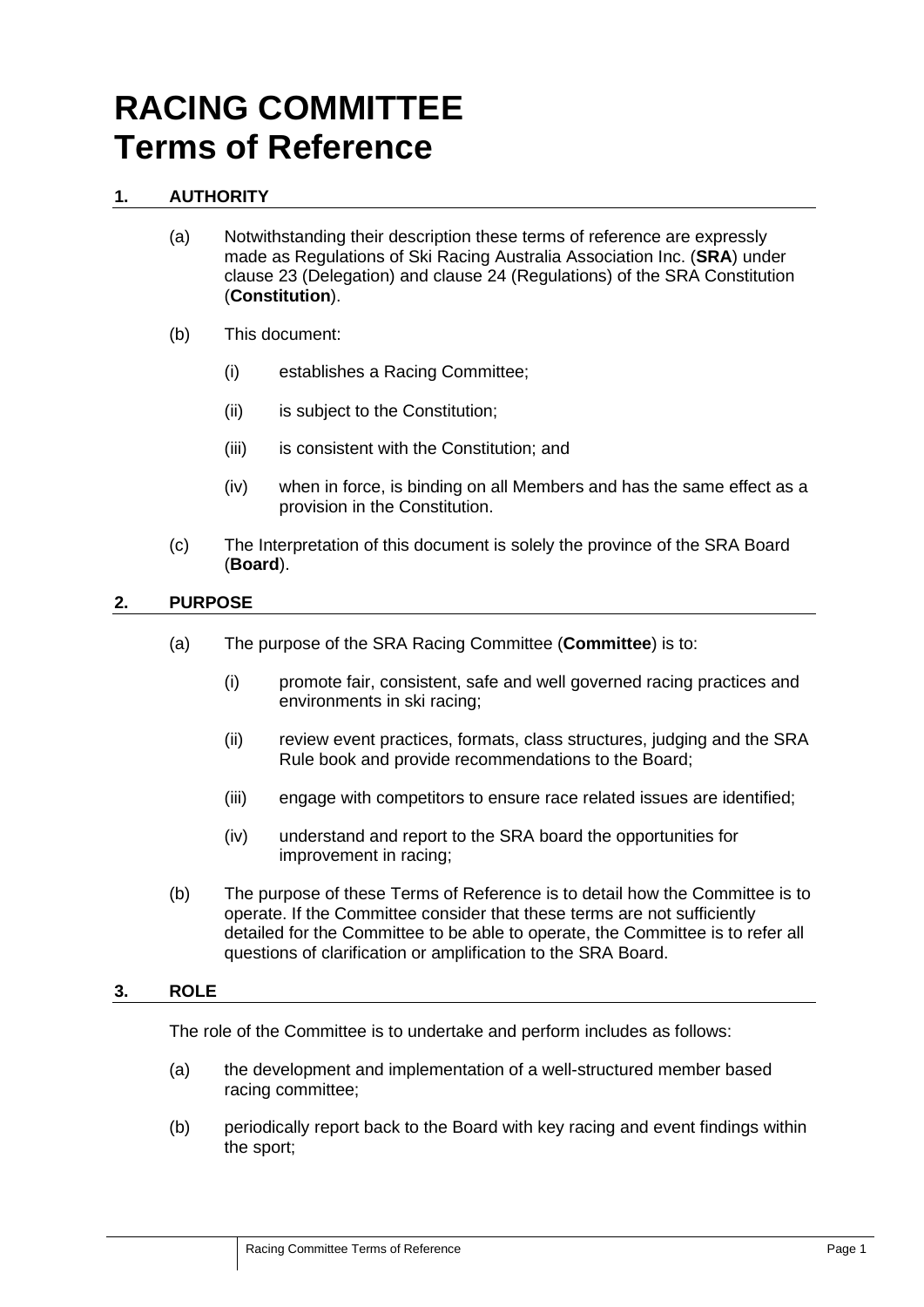- (c) be the key advisory group to the board for rule book amendments and updates;
- (d) receive referred racing, judging and event related issues from the SRA board meetings for review and recommendation;
- (e) review of the current Ski Racing Rule Book;
- (f) review current racing formats and provide advice of racing related safety issues relating to the current formats and recommendations for change in consultation with the Safety Committee;

#### <span id="page-3-0"></span>**4. COMPOSITION OF THE COMMITTEE**

- (a) The Committee shall consist of up to seven members (including the chair), and must comprise at least:
	- (i) one (1) representative of the Board of SRA (appointed as Chair by the SRA Board); The Chair can be a standing or rotating Chair
	- (ii) one (1) representative of each Member State or Club of SRA and with such representative not being a Board member;

who shall be appointed by the Board for such term as is determined appropriate by the Board and subject always to clause 4(d).

- (b) From time to time the Committee can invite a relevant external expert (with relevant industry expertise as required) to attend and assist the committee for such period of time as is required. Such invited external expert shall not be an appointed member of the Committee and shall have no voting rights on the Committee (unless and until they are subsequently or otherwise appointed to the Committee under clause 4(a) to the Committee). Such invited expert is to provide guidance to the Committee in their relevant area of expertise.
- (c) The Chief Executive Officer of SRA (or their delegate) is to be the Secretary of the Committee (Committee Secretary) and shall have no voting rights on the Committee.
- (d) A member of the Committee is entitled to serve a maximum of 5 consecutive years on the Committee (**Maximum Term**). Upon reaching the Maximum Term a Committee member shall not be eligible for re-appointment to the Committee for a period of two years (such time period commencing from the date of their reaching the Maximum Term).
- (e) The Chairman of the Committee shall be a board member of SRA and this will be determined by the Board from time to time. Should the Chairman of the Committee be absent from a meeting, the members of that Committee present will appoint a Chairman for that particular meeting.
- (f) Only one Committee shall be appointed at any one time.
- (g) The quorum of the Committee is three members of the Committee.
- (h) If a committee member is absent for three consecutive meetings without notice or a justifiable reason, the Committee will review their membership. The Committee may request that the Board remove a committee member for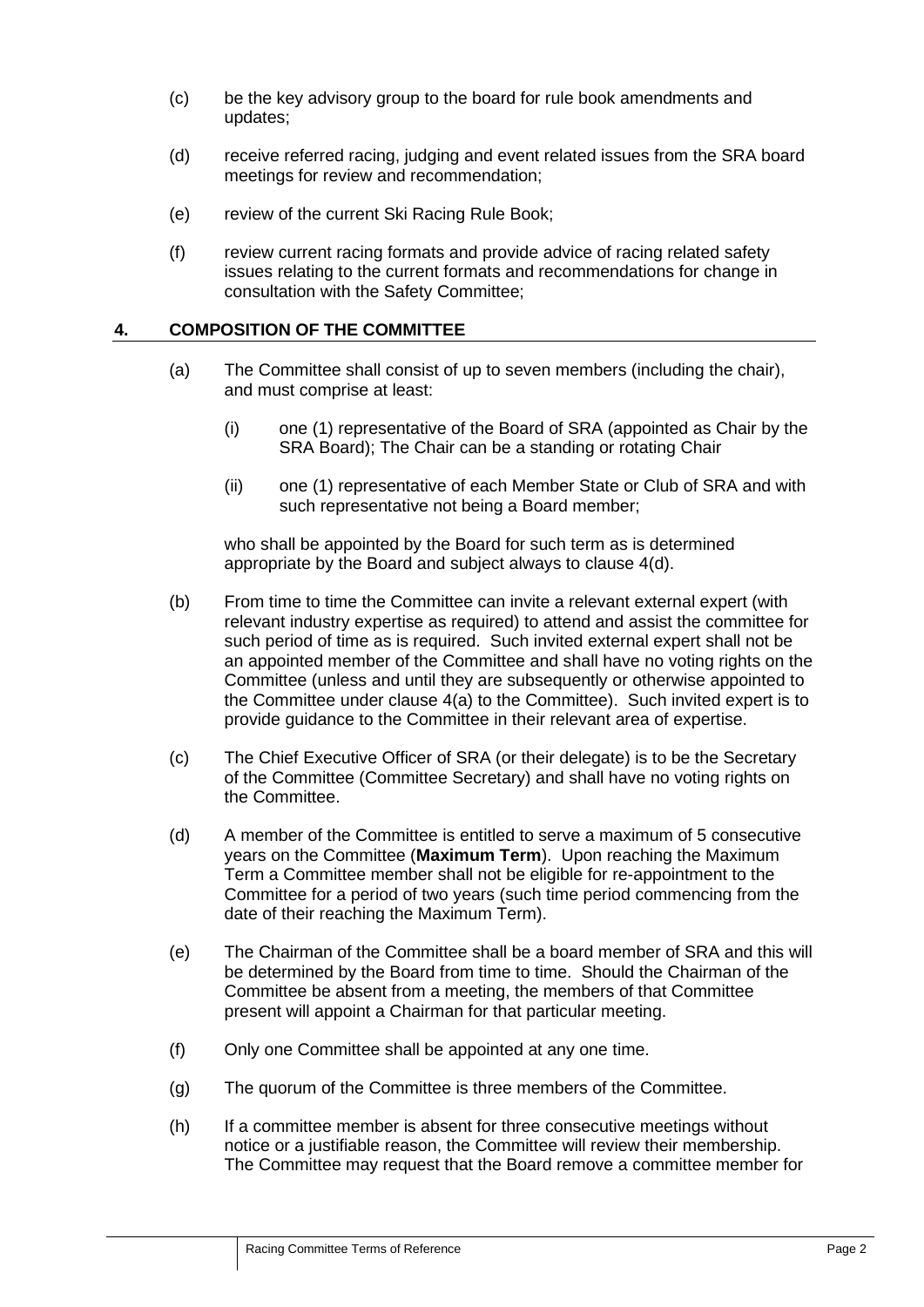failure to attend three consecutive meetings. The Board need not remove any member.

#### *Interim Arrangements for the formation of Committee*

- (i) The Committee will be formed from nominations received through the SRA Website or as it deems appropriate;
- (j) The current committee in any given year are permitted to re-apply for their position. The Board's discretion to appoint candidates to the Committee is sole and absolute. The Board can appoint candidates from outside the call for nominations process.

### <span id="page-4-0"></span>**5. AUTHORITIES AND LIMITATIONS**

The Committee has the following authorities and limitations:

- (a) The Committee is charged by the Board to act in accordance with its role.
- (b) The Committee is authorised by the Board to investigate and pursue any activity covered by its functions and responsibilities.
- (c) All recommendations passed by the Committee are subject to review and ratification by the Board.
- (d) Positions on the Committee are honorary. The Committee is required to seek approval of the Board prior to incurring any expenses.
- (e) The Committee is not able to speak publicly as to its role or operation and is to refer all requests for public comment to the Board.
- (f) The Committee may, at the request of the Board, make recommendations on possible candidates for appointment to the Committee.
- (g) The Committee must, in the exercise of its powers or otherwise, at all times conform to any directions or regulations that may be prescribed by the Board. The Board may recall or revoke this power of delegation.

#### <span id="page-4-1"></span>**6. PROCEEDINGS**

The proceedings of the Committee shall be as follows:

- (a) Convening a Committee Meeting:
	- (i) The Committee Chairperson, any Committee Member or the Committee Secretary may call a meeting of the Committee;
	- (ii) The Committee shall meet initially every four weeks. Meetings shall then proceed as often as is required, but the Committee shall meet on at least five (5) occasions in each year.
- (b) The procedures for the Committee shall, with any necessary or incidental amendment, be the same as that applicable to meetings of the Board under Rule 21 of the Constitution. For the avoidance of any doubt, meetings can take place either face to face or by teleconference. The location for each meeting is to be confirmed.